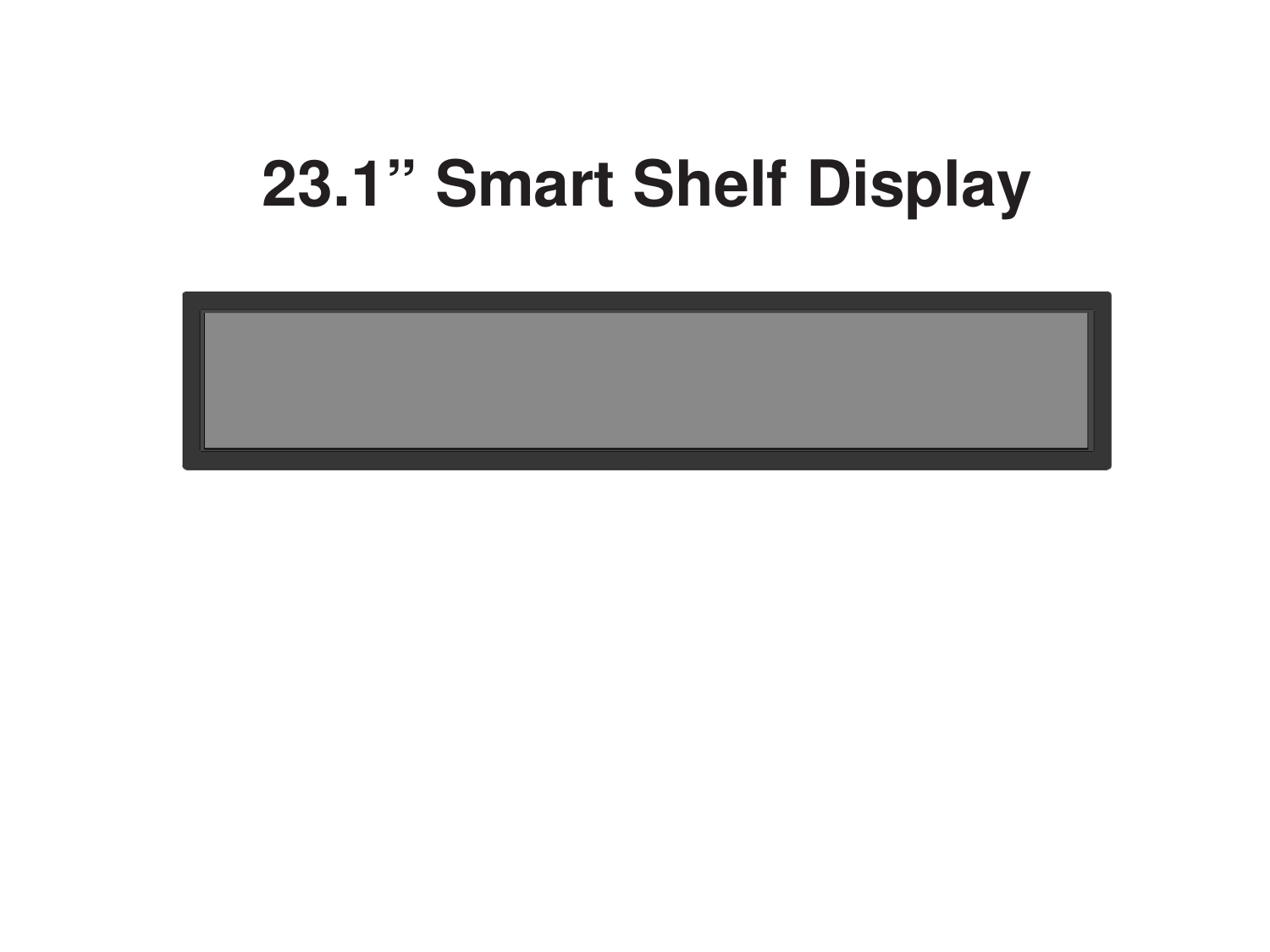#### Product Specification & Characteristic

# ■ Display

| Active Area              | 585.6(Length) * 48.19(Width) mm           |
|--------------------------|-------------------------------------------|
| Bezel opening Area       | 597.4(Length) * 60.4(Width) mm            |
| Resolution               | Full HD 158*1920 pixels, true HDTV format |
| Luminance, White         | 500 nits                                  |
| Color Gamut              | <b>NTSC 72%</b>                           |
| <b>Display Colors</b>    | 1.07G colors (8-bit+FRC)                  |
| <b>Contrast Ratio</b>    | 3000:1                                    |
| Ultra wide Viewing Angle | Super MVA Technology                      |

## ■ Mechanical

| Outline Dimension | 597.4(Length) * 60.4(Width) * 15.8 (Depth) mm |
|-------------------|-----------------------------------------------|
| Weight            | $< 630$ g                                     |

## ■ Environment Requirement

| Operating Temperature     | $0 \approx 45^{\circ}$ C |
|---------------------------|--------------------------|
| Storage Temperature       | $-20$ $\sim$ +60°C $\,$  |
| <b>Operating Humidity</b> | $10 - 90%$               |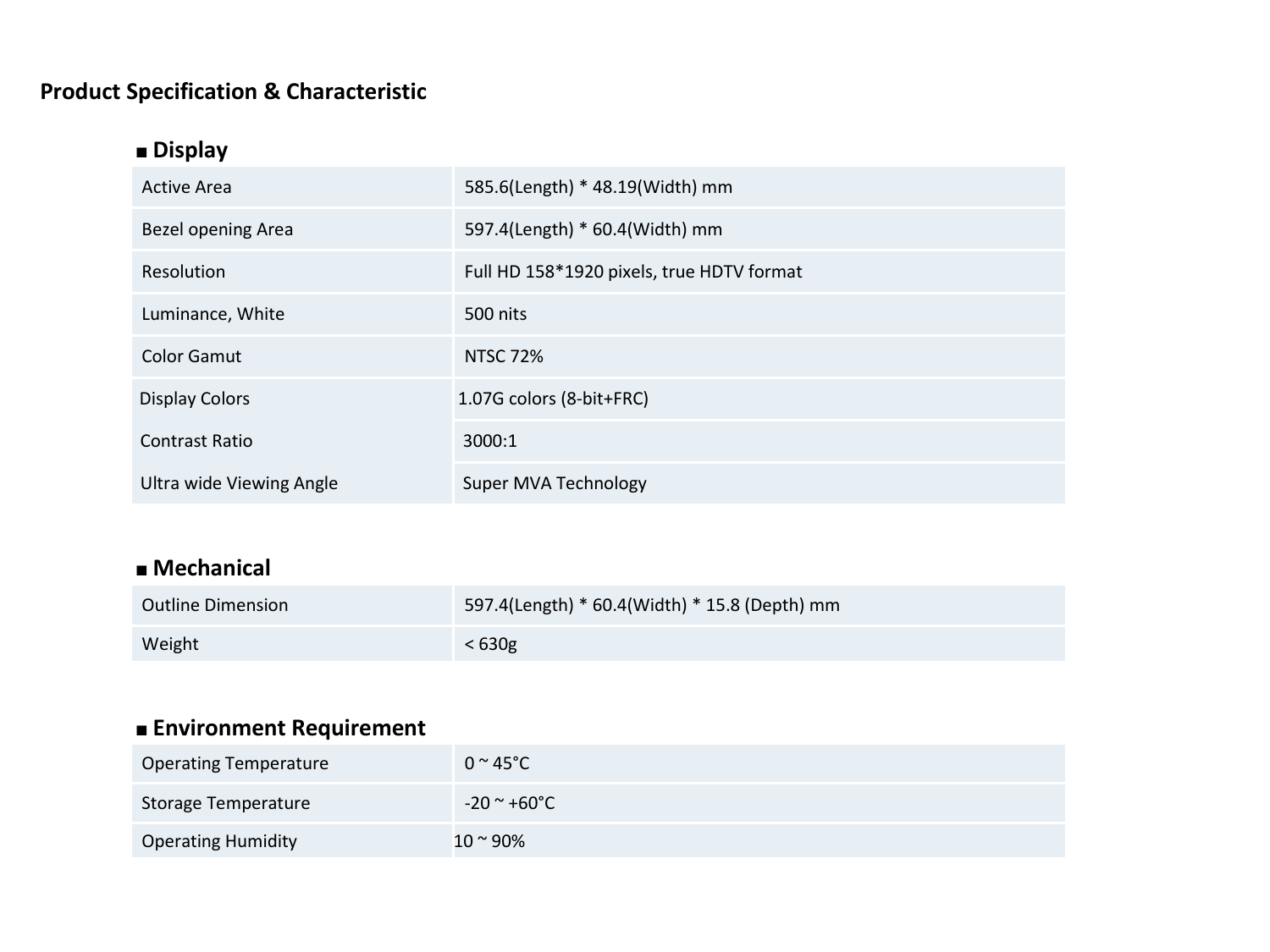#### ■ Power

| <b>Power Consumption</b> | $<$ 13.7 W                         |
|--------------------------|------------------------------------|
| Power Supply             | DC Voltage: 12V/2.1A (Adapter)     |
| Power Source             | AC Voltage : $100 \approx 240$ Vac |

## ■ Processor

| <b>CPU</b>       | Quad-Core Cortex-A7 CPU up to 1.2GHz               |  |
|------------------|----------------------------------------------------|--|
| <b>GPU</b>       | Mali-400MP2                                        |  |
| Memory (RAM/ROM) | 1GB(DDR3) / 4GB(EMMC)                              |  |
| Connectivity     | WiFi 802.11 a/b/g/n                                |  |
| $I/O$ port       | Micro USB (OTG)                                    |  |
|                  | Micro SD Card                                      |  |
|                  | DC Adapter Jack / WiFi Ant. / HW Reset button / IR |  |

# ■ Software

| Operating System | Android 7.1                        |
|------------------|------------------------------------|
| Video Support    | MP4, MKV, AVI, MP3 etc.            |
| Video Decoder    | H.265, H.264, VC-1, MPEG-1/2/4 etc |